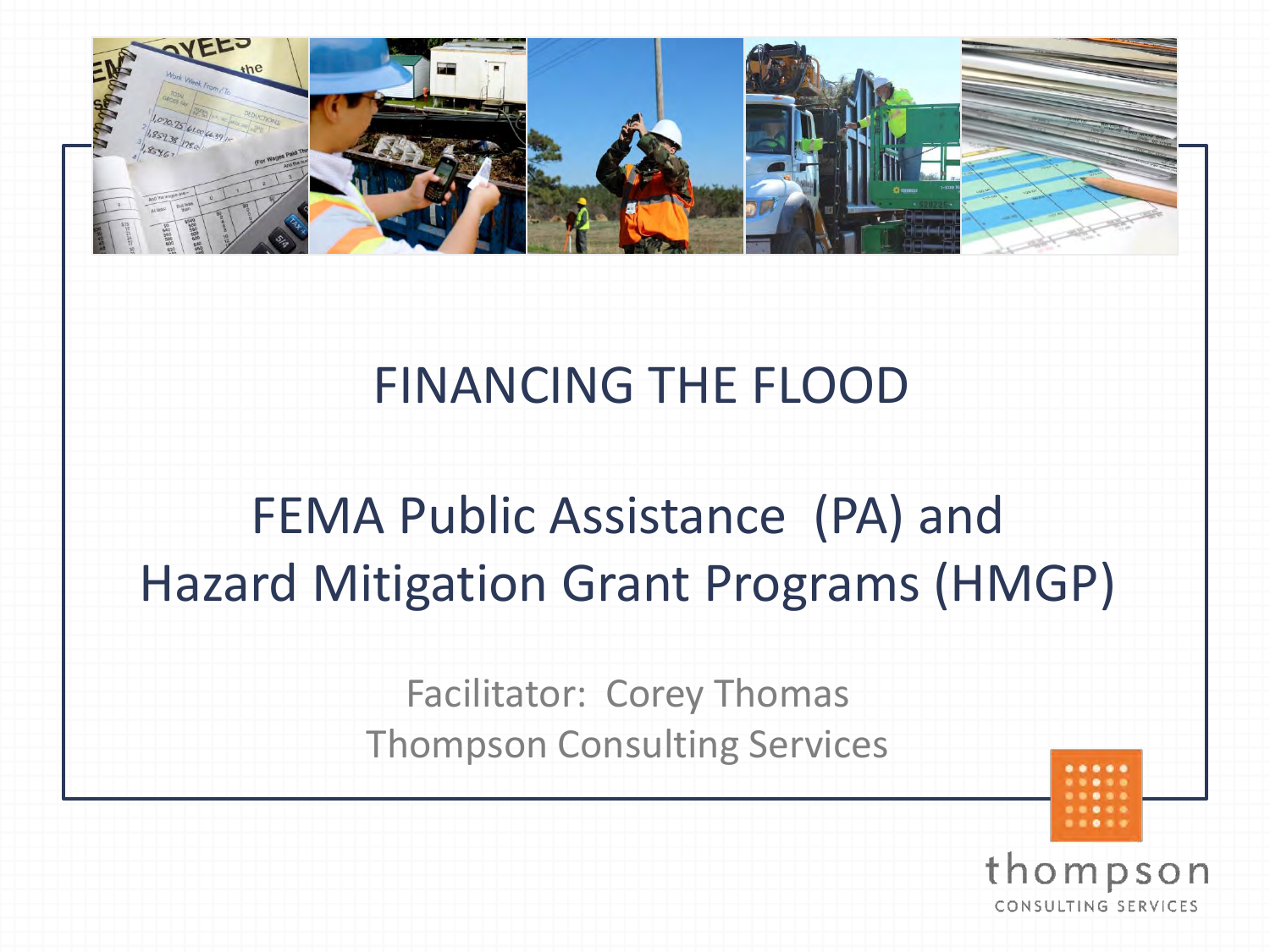|                                                   | <b>Thompson Consulting</b><br><b>Company Introduction</b>                                                                                                                     |
|---------------------------------------------------|-------------------------------------------------------------------------------------------------------------------------------------------------------------------------------|
| $\bullet$                                         | Supporting state and local governments since 1953                                                                                                                             |
| $\bullet$                                         | Providing disaster response and recovery<br>services since 1979 following Hurricane Fredric                                                                                   |
| $\bullet$                                         | Recovered \$2.5 billion in federal reimbursement<br>$\bullet\hspace{0.1cm} \bullet\hspace{0.1cm} \bullet\hspace{0.1cm} \bullet$<br>.<br>on behalf of 100+ government entities |
| $\bullet$                                         | TCS Staff has monitored the removal of over 78 million<br>cubic yards of debris                                                                                               |
| $\bullet$                                         | <b>Automated Debris Management System (ADMS) is</b><br>proven and has yielded 15%-25% cost savings                                                                            |
| $\bullet$                                         | Recent experience: Louisiana Flooding, South Carolina<br>Flooding, Texas Flooding, Hurricane Sandy, Winter Storm<br>Pax                                                       |
| thompson<br>$\overline{2}$<br>CONSULTING SERVICES |                                                                                                                                                                               |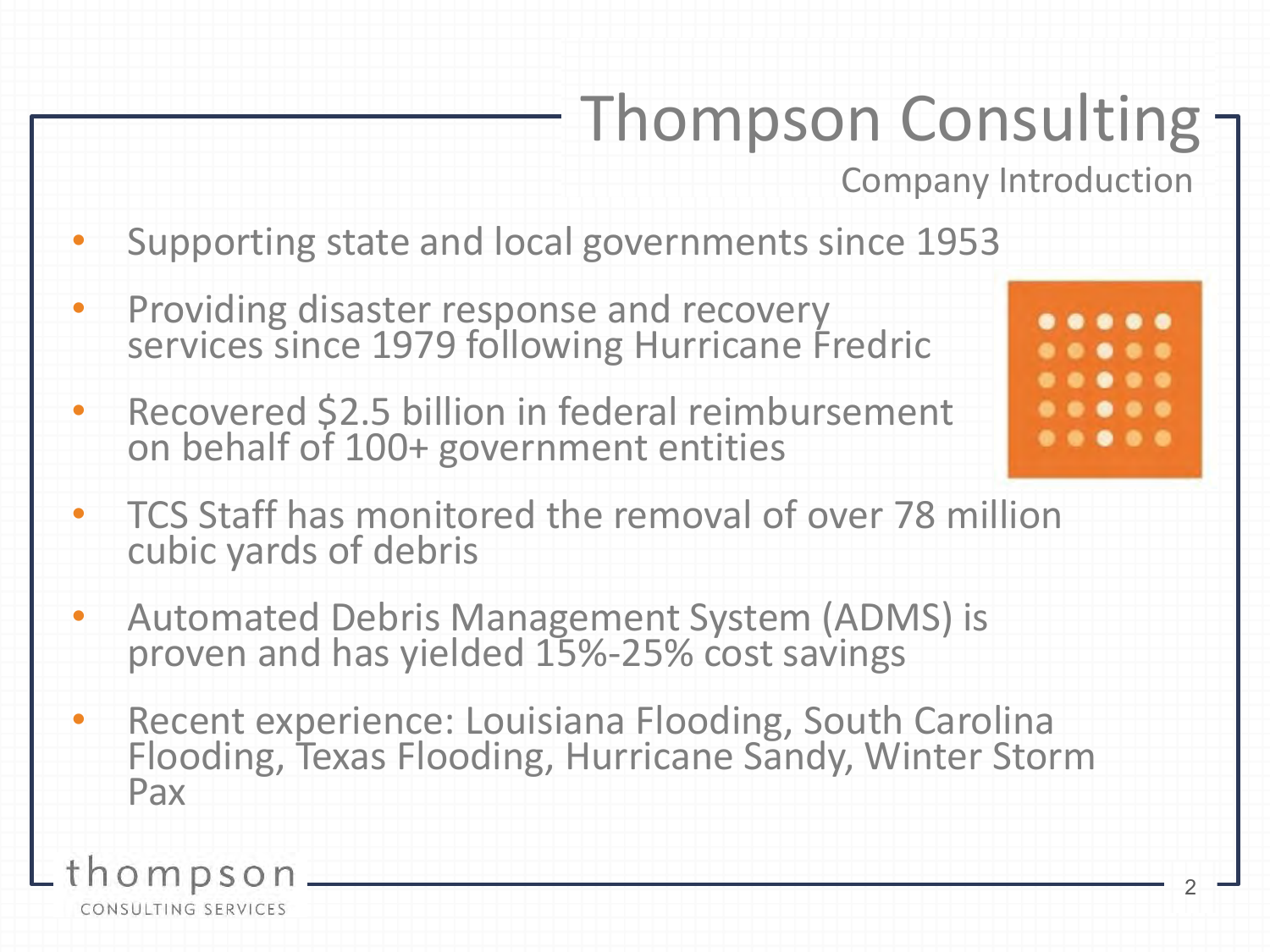# Agenda

### • Discussion Topics

- Description and Purpose of the FEMA PA Program
- FEMA PA Process Overview
- Alternate & Improved Projects
- Codes & Standards
- Hazard Mitigation

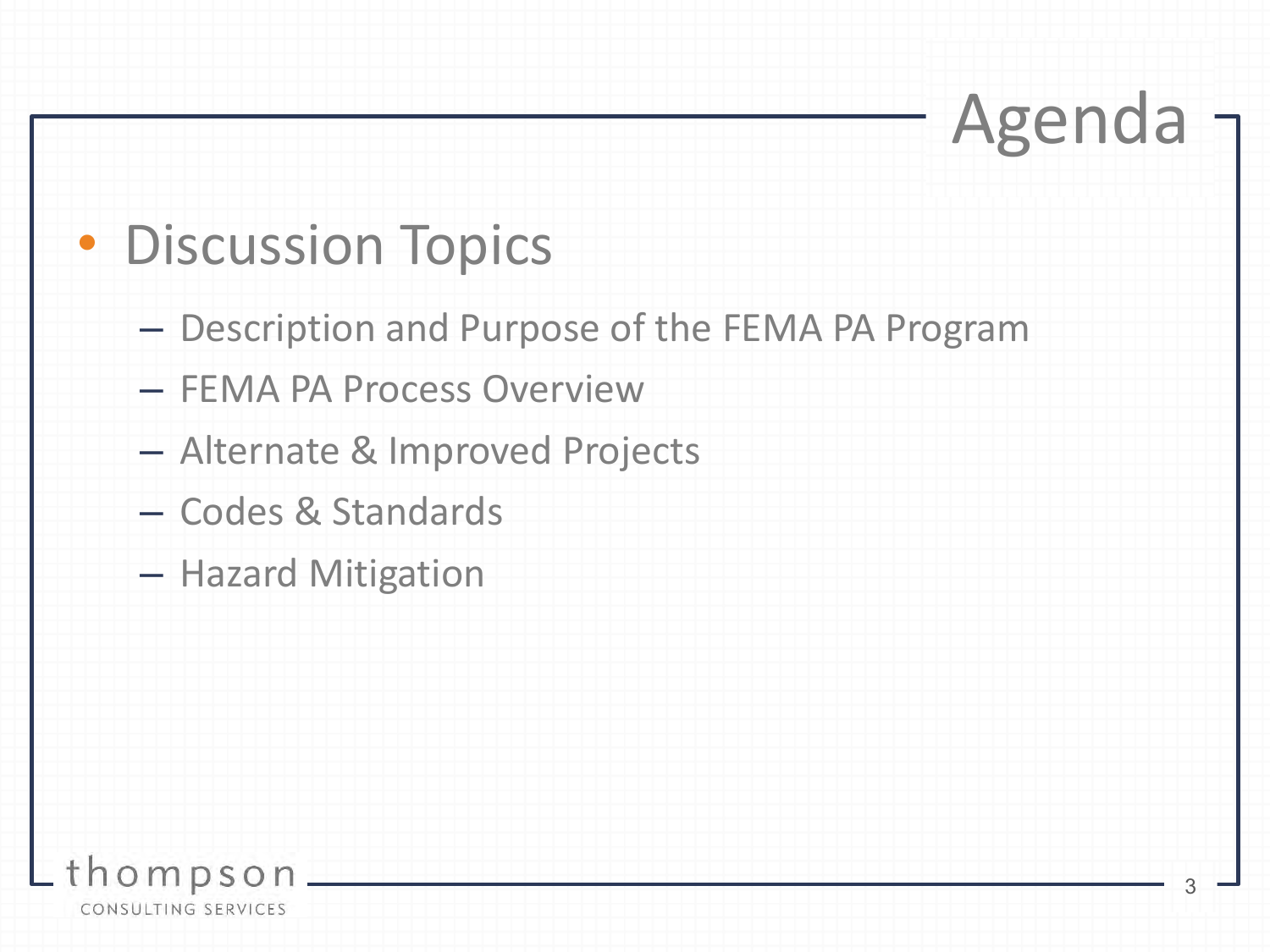### FEMA PUBLIC ASSISTANCE (PA) PROGRAM

• Mission: To provide assistance to State, Tribal and local governments, and certain types of Private Nonprofit organizations so that communities can quickly respond to and recover from major disasters or emergencies declared by the President.

www.FEMA.gov/public-assistance-local-state-tribal-and-non-profit

«Reimbursement" "COST-SI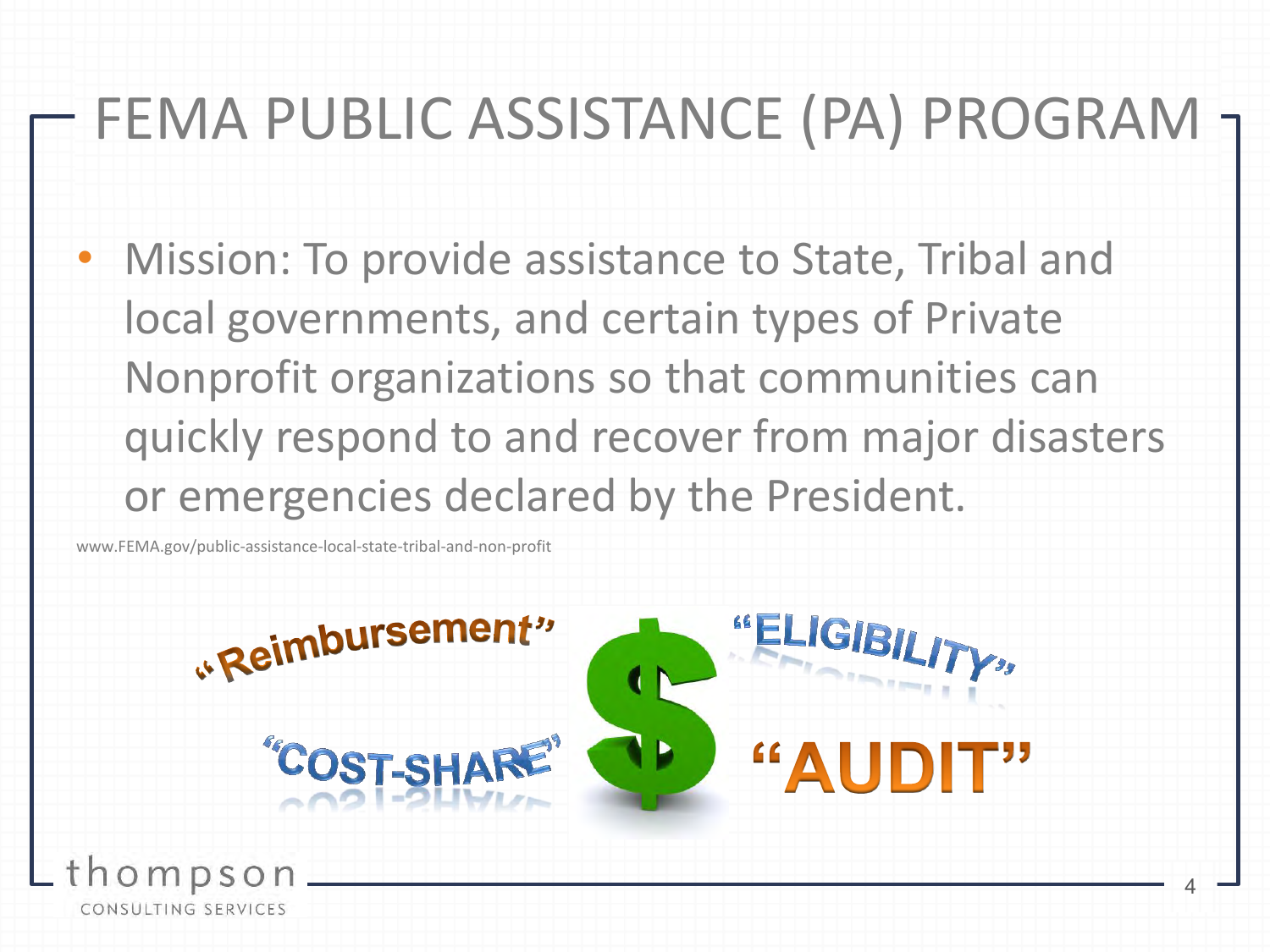## FEMA PUBLIC ASSISTANCE (PA) PROGRAM

- The Robert T. Stafford Disaster Relief and Emergency Assistance Act
- 9500 Series FEMA PA Policies
- FEMA Policy Digest FEMA 321
- FEMA Public Assistance Guide -FEMA 32
- Field Operations Pocket Guide

thompson CONSULTING SERVICES



**Public Assistance** Debris Management Guide FEMA-325 / July 2007



5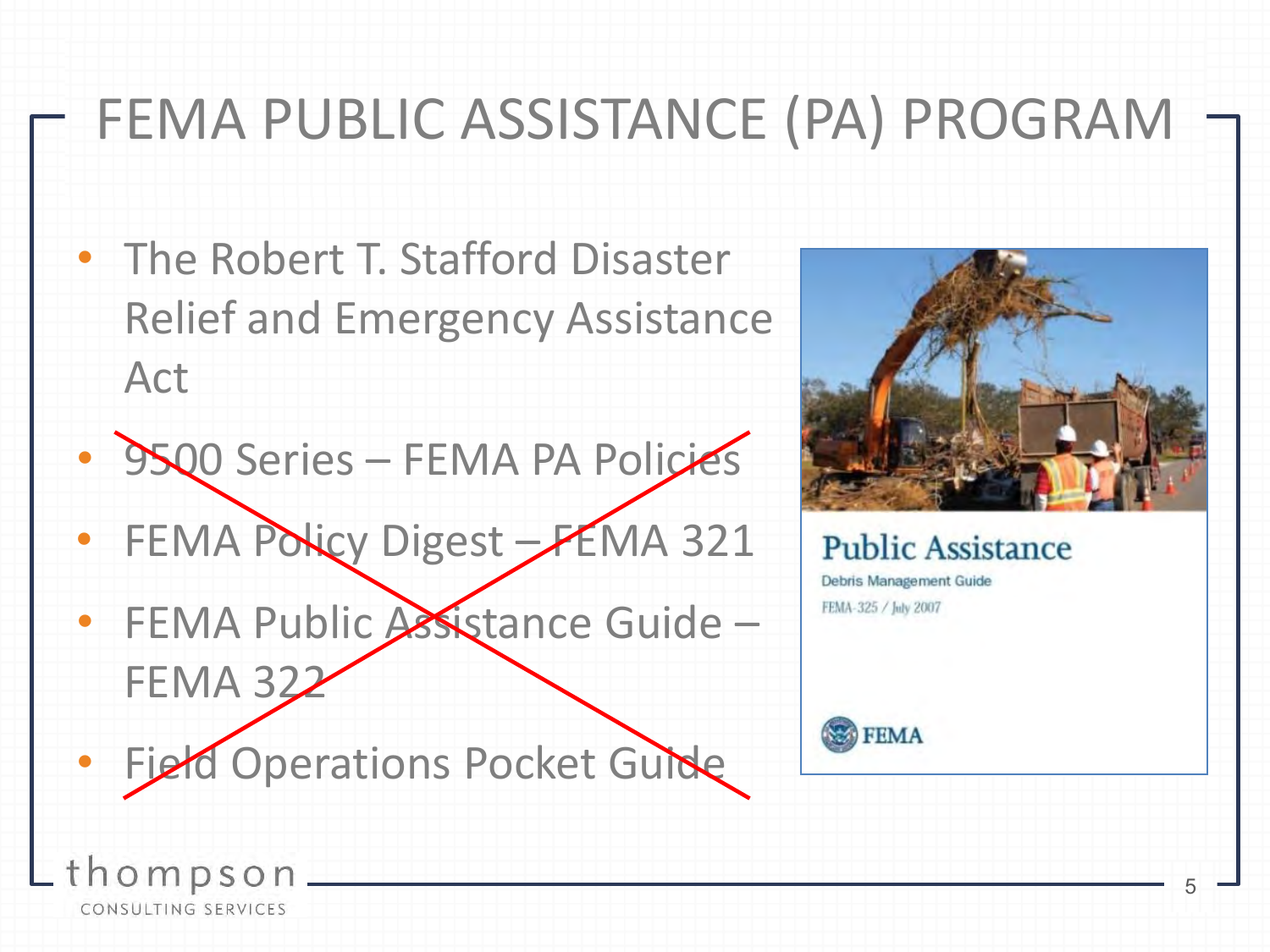## FEMA PUBLIC ASSISTANCE (PA) PROGRAM

- Public Assistance Program and Policy Guide (PAPPG)
- Replaces previous guidance, including most 9500 series fact sheets
- PRO: Short, concise 212 page document
- CON: Vague, need detailed knowledge of precedent to counter FEMA field staff CONSULTING SERVICES



#### Public Assistance Program and Policy Guide

FP 104-009-2 / January 2016

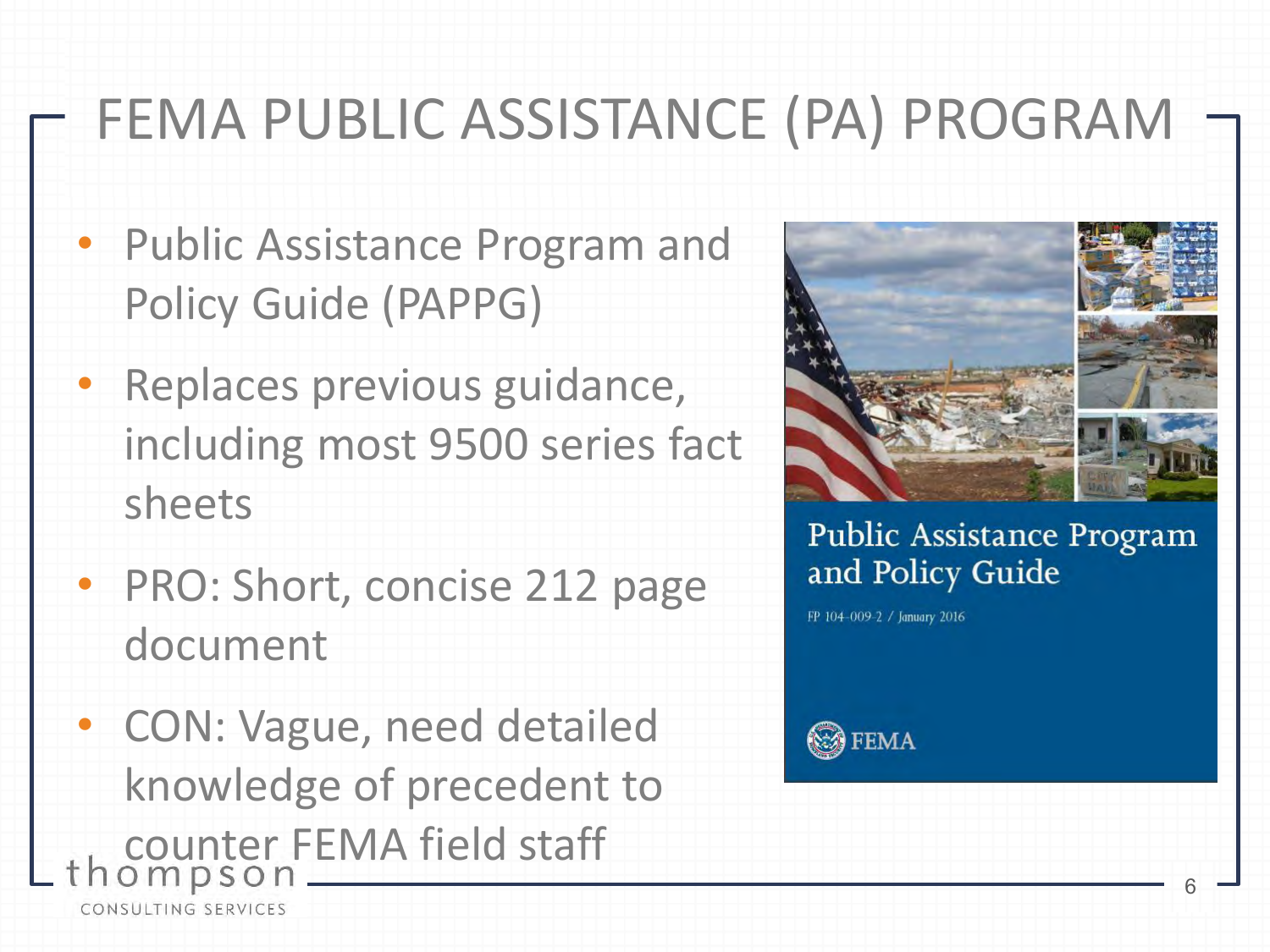### Recent and Pending Policy Changes

- Public Assistance Program and Policy Guide (PAPPG)
- "Pilot Programs": Debris Removal and Permanent Work
- HR-1471: FEMA Disaster Assistance Reform Act of 2015 (expected 2016)
	- "Improves" FEMA's management process
	- Large Project Threshold = \$1,000,000
	- Management Costs
		- PA = 4% subgrantee (Applicant), 6% grantee (State)
		- HMGP = 5% subgrantee, 10% grantee

CONSULTING SERVICES

 $OMDSOP$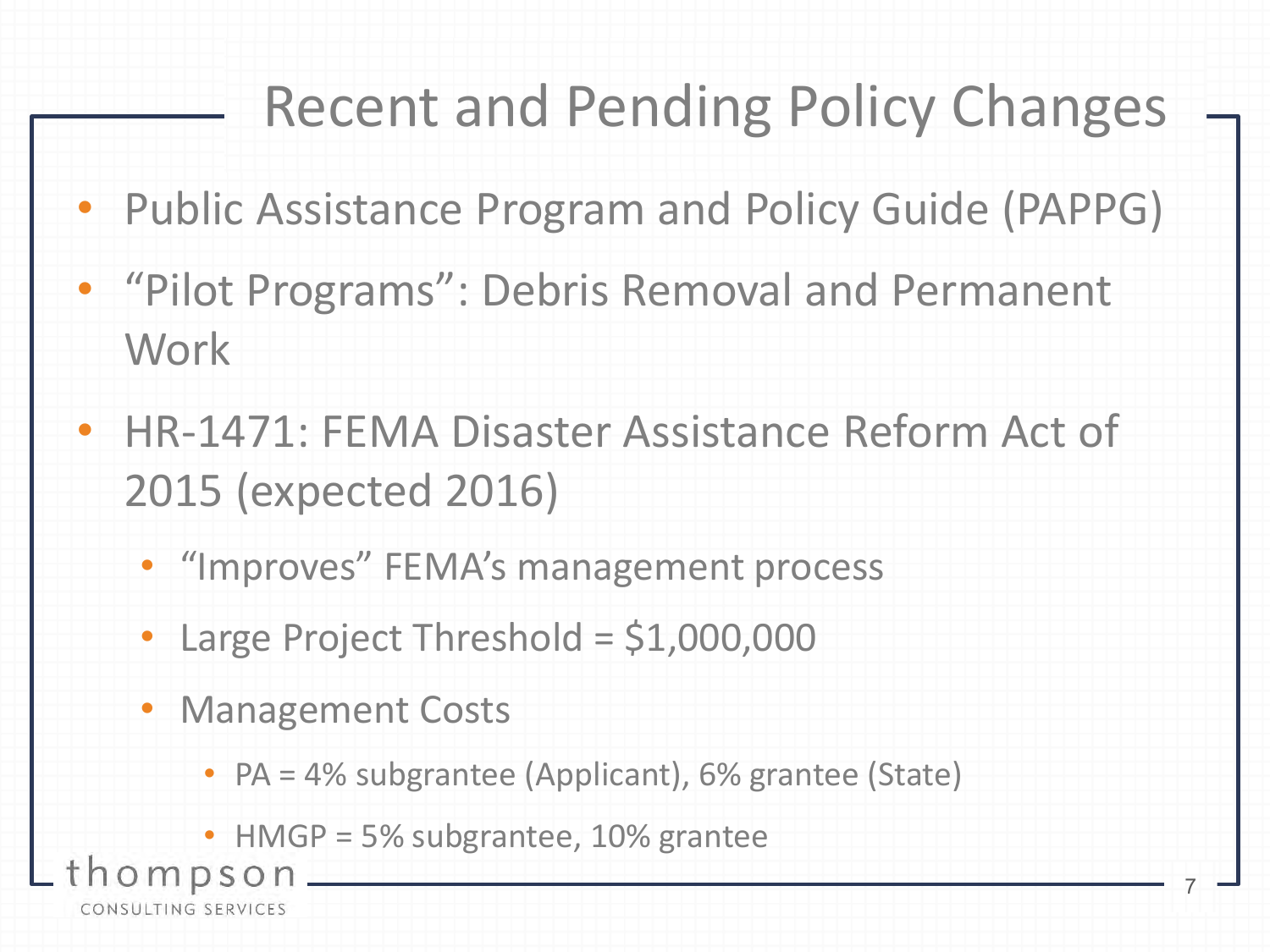### FEMA CRITERIA FOR ELIGIBILIT

**COST** 

**WORK** 

**FACILITY** 

**APPLICANT** 

8

- Eligible applicant
- Eligible facility
- Eligible work
- Eligible/reasonable cost
- Sub-criteria
	- Environmental considerations
	- Historic preservation considerations
	- No duplication of benefits

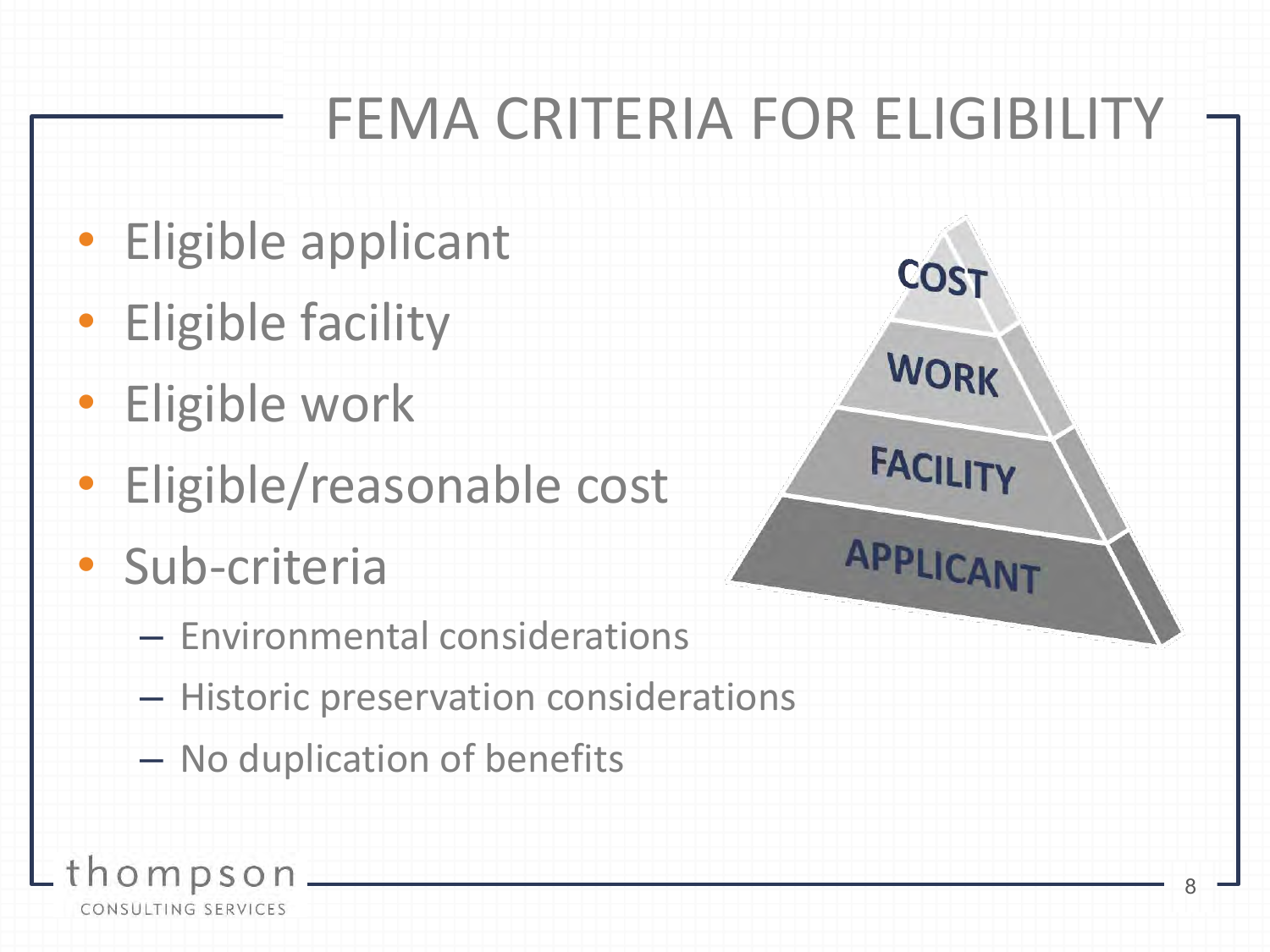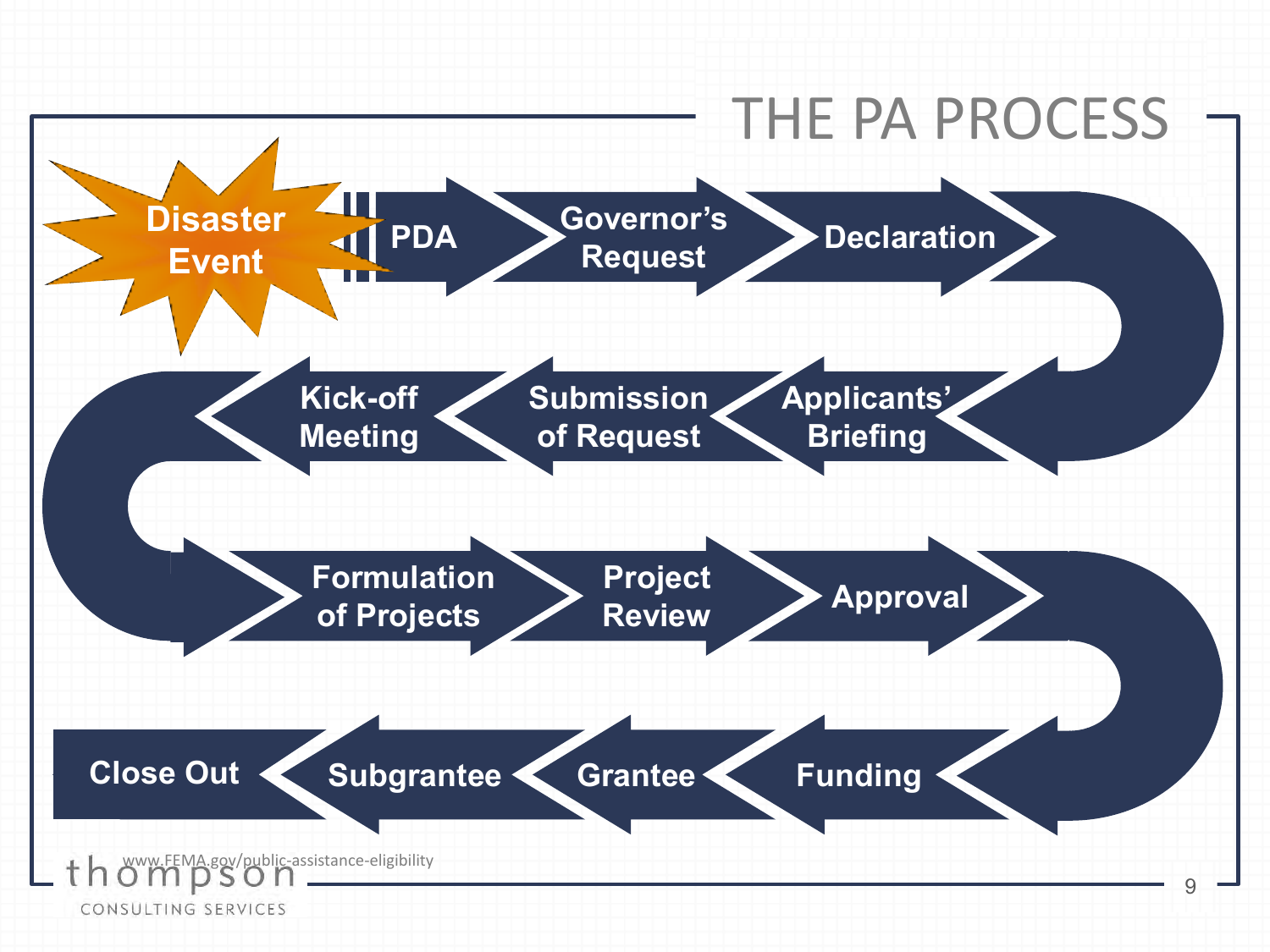### CATEGORIES OF WORK

- Category A Debris Removal
- Category B Emergency Protective Measures
- Category C Roads and Bridges
- Category D Water Control Facilities
- Category E Buildings and Equipment
- Category F Utilities
- Category G Parks, Rec Facilities, Other

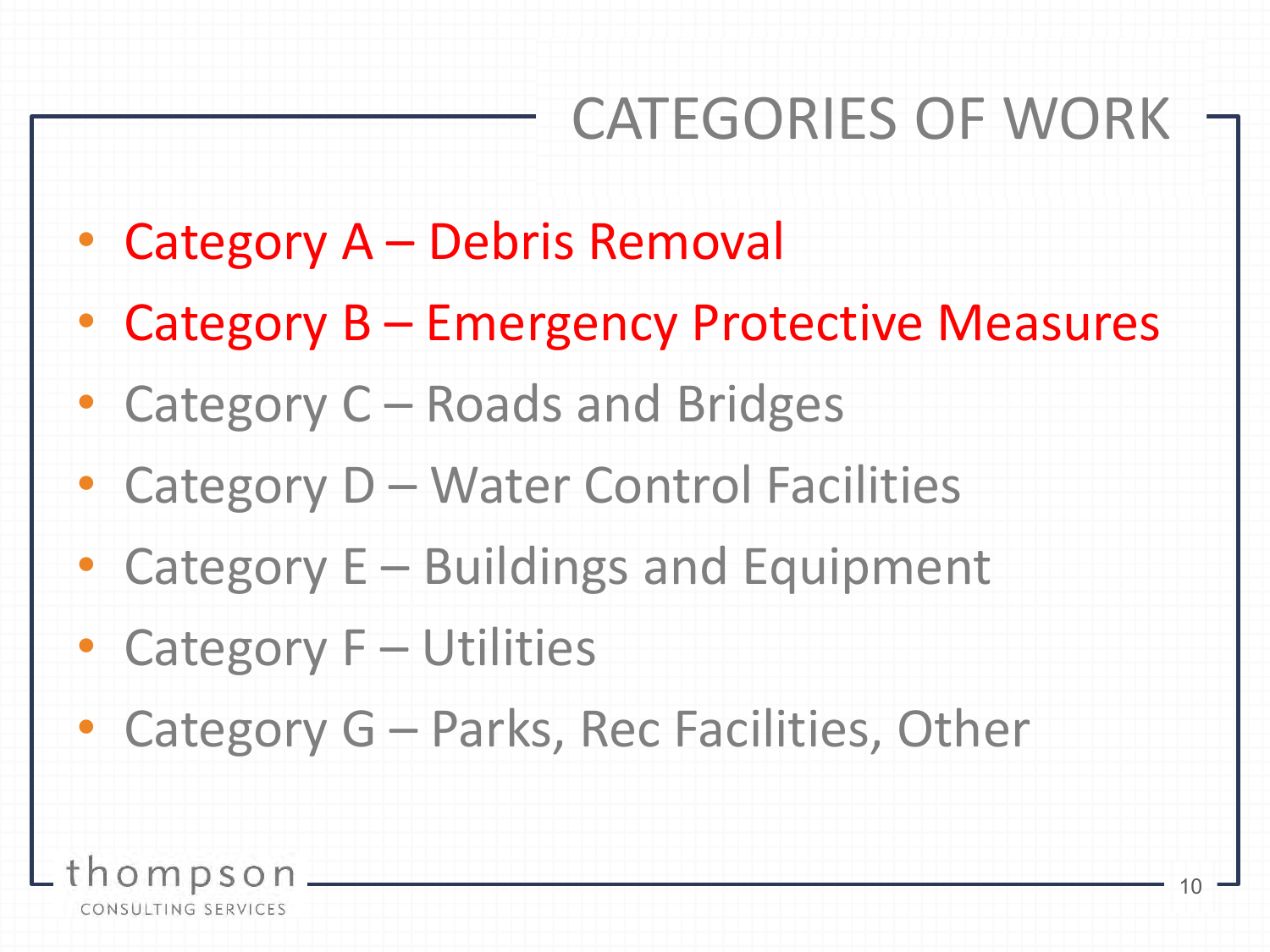## PERMANENT WORK

### Pilot Program: Section 428

- Awards permanent work projects based on **mutually agreed upon**  estimates.
- Similar to Debris Removal Pilot Program
	- Must use any excess funds for 'eligible activities'
	- Applicant responsible for any cost over-runs





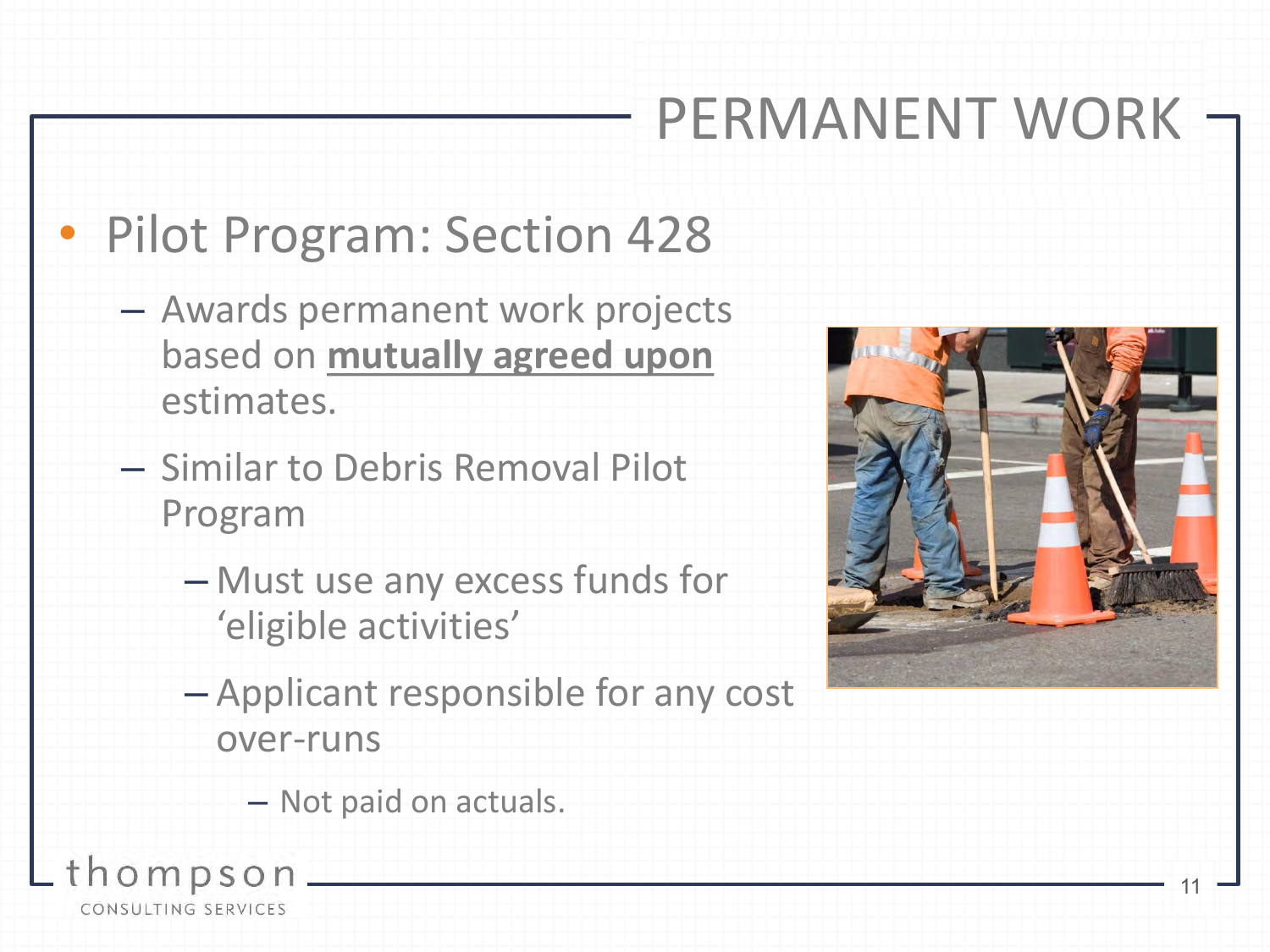## ALTERNATE & IMPROVED PROJECTS

#### • Alternate Projects

- Requested when the damaged facility is no longer needed
	- Example: Expanding a nearby bridge rather than repairing a destroyed bridge that was rarely used
- Funded at 90% of the federal share for the original project
- Must be approved by FEMA, and requested within 12 months of Kickoff Meeting

#### • Improved Projects

- Making improvements to the facility to be repaired, above and beyond "pre-disaster design, function, and capacity"
	- Example: Improved surface material, beyond code and standard requirements
- Funding limited to federal share for original project, or whichever is less



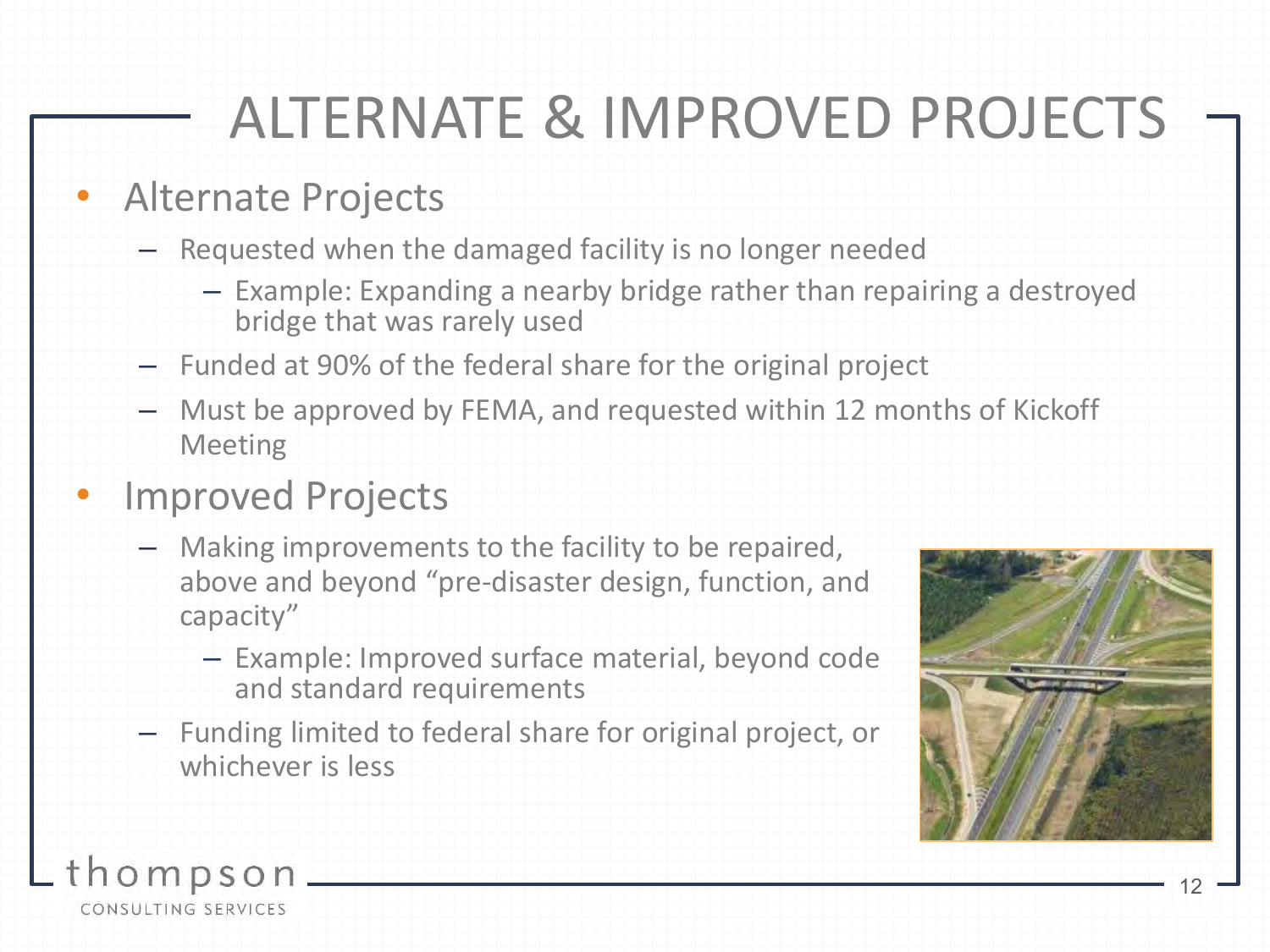### CODES & STANDARDS

- FEMA may reimburse for upgrades that are required to meet reasonable current Codes and Standards. The following 5 criteria must be met:
	- 1) Apply to the repair work being performed
		- If replaced, applied to entire facility. If repaired, applied only to the damaged elements.
	- 2) Be appropriate to the pre-disaster use of the facility
	- 3) Be reasonable, in writing, formally adopted, and implemented prior to the disaster declaration date
		- Or a Federal legal requirement
	- 4) Apply uniformly to all similar County facilities
		- Implemented on a routine basis
	- 5) Be enforced during the time that it was in effect
		- FEMA may require documentation showing prior application, if reasonable

thompson CONSULTING SERVICES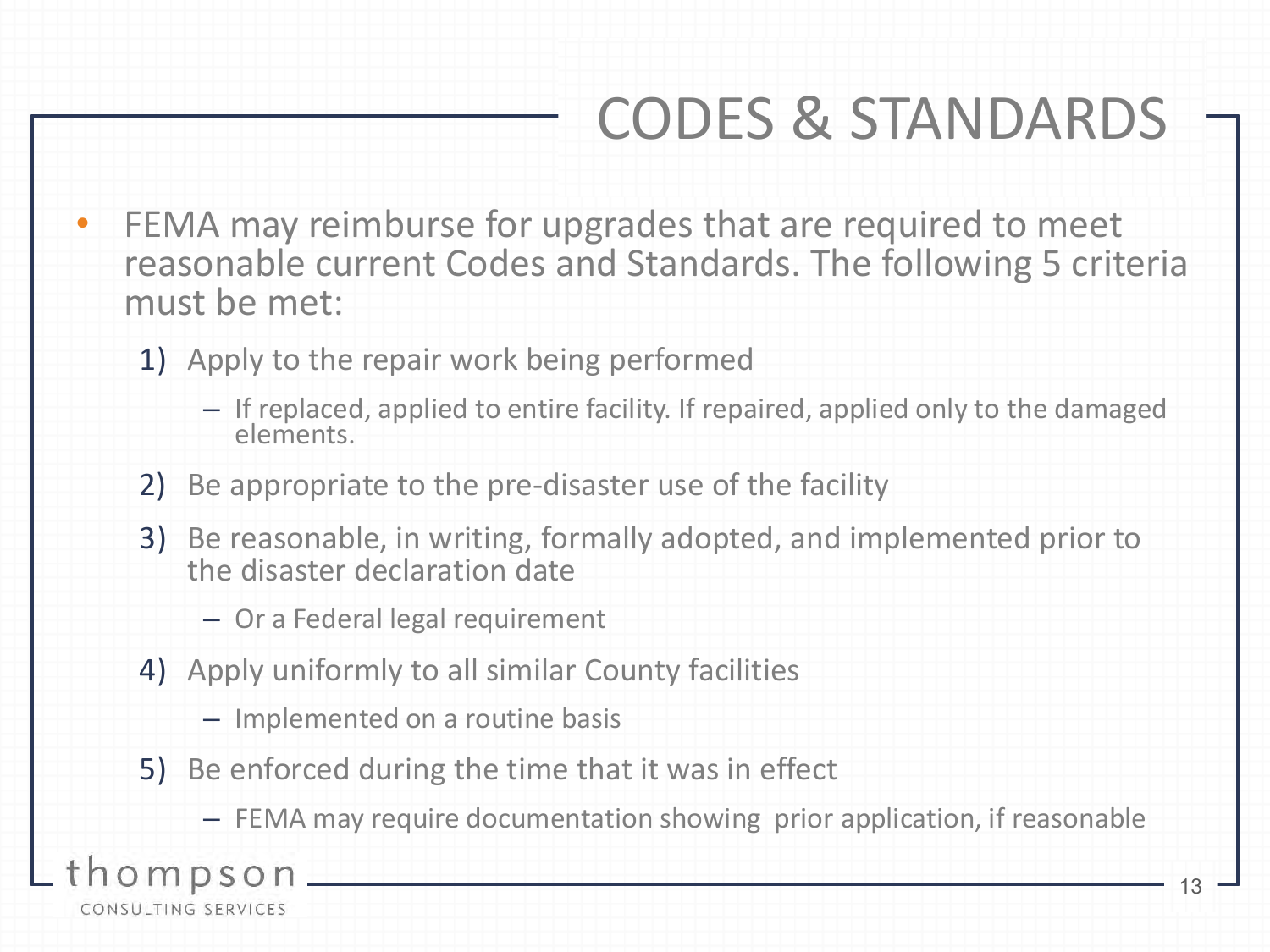## HAZARD MITIGATION

#### **Section 406 Mitigation**

- Reduce or eliminate future threat of damage during similar events
- 15% 100% "bonus" on permanent work projects
- Included in Project Worksheet, must be approved
- Flood proofing, generators, structure hardening, etc.

### **Section 404 Mitigation**

- Hazard Mitigation Grant Program
	- 15% of Statewide disaster costs
	- Competitive among all applicants
	- Facilities did not have to be damaged during declared disaster event



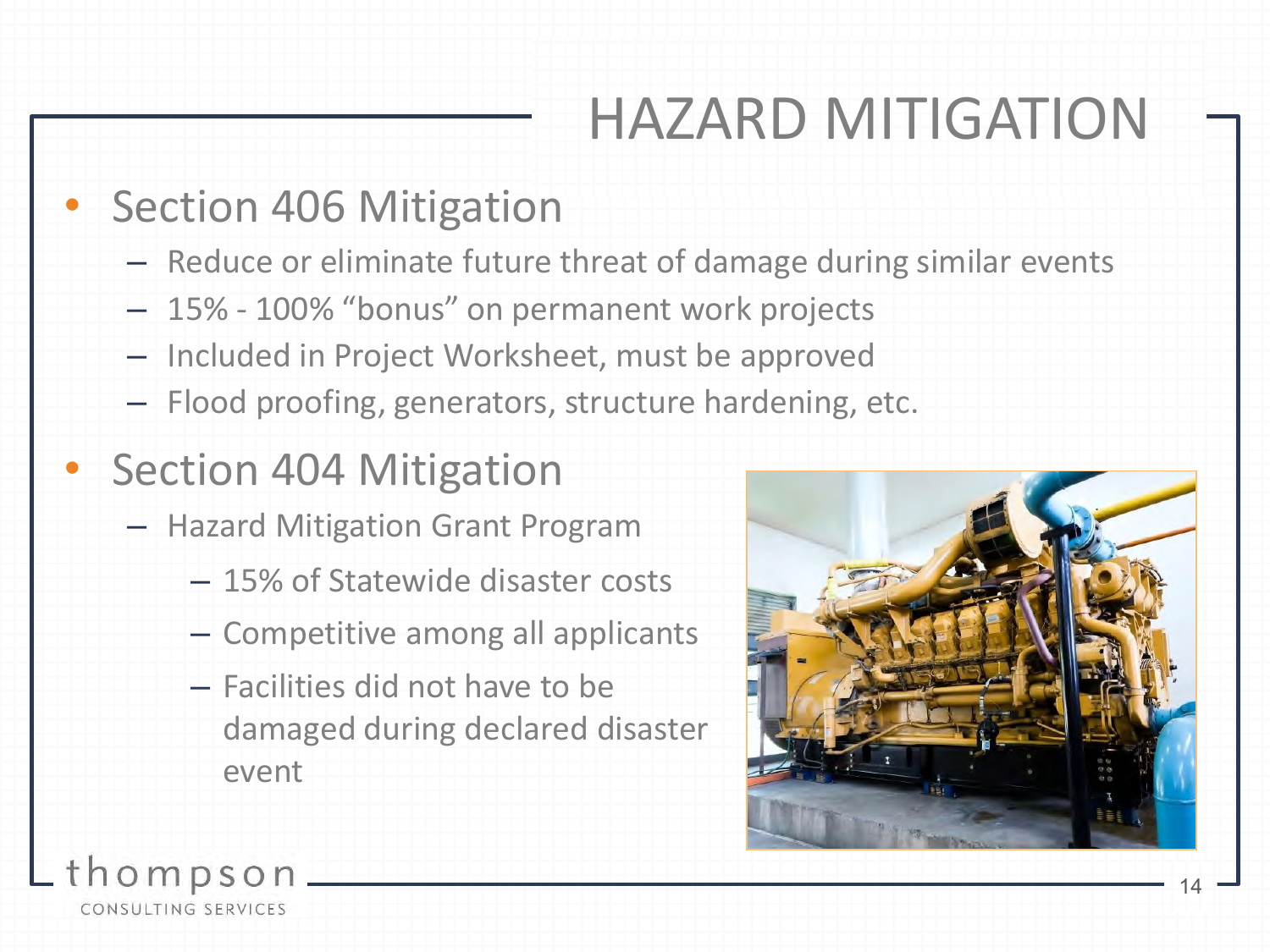### HAZARD MITIGATION GRANT PROGRAM



15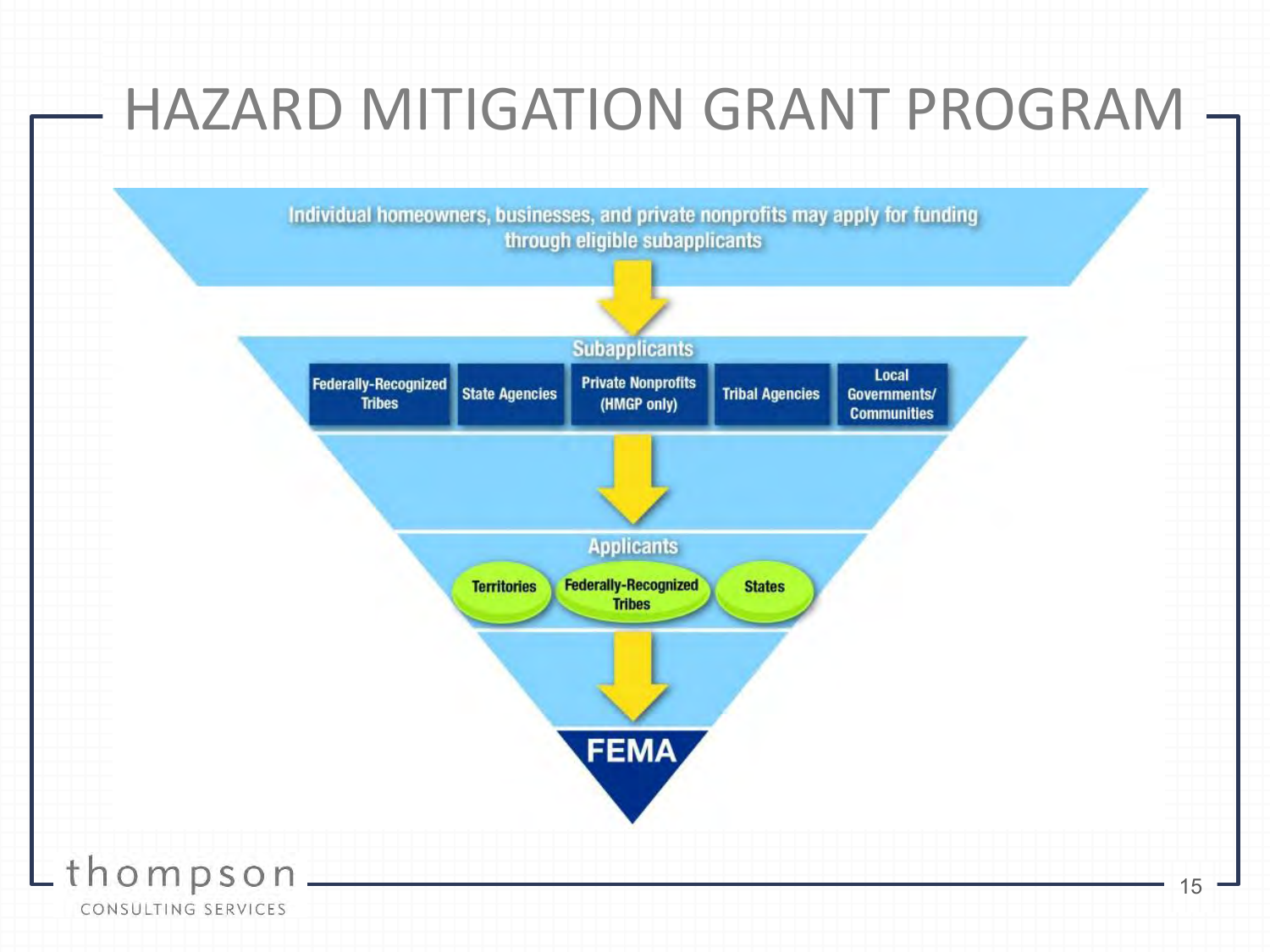## HAZARD MITIGATION GRANT PROGRAM

### • Types of Projects (Examples)

- Property Acquisition & Structure Demolition/Relocation
- Structure Elevation
- Structural Retrofitting of Existing Buildings
- Infrastructure Retrofitting
- Hazard Mitigation Planning
- Localized & Non-localized Flood Risk Reduction Projects

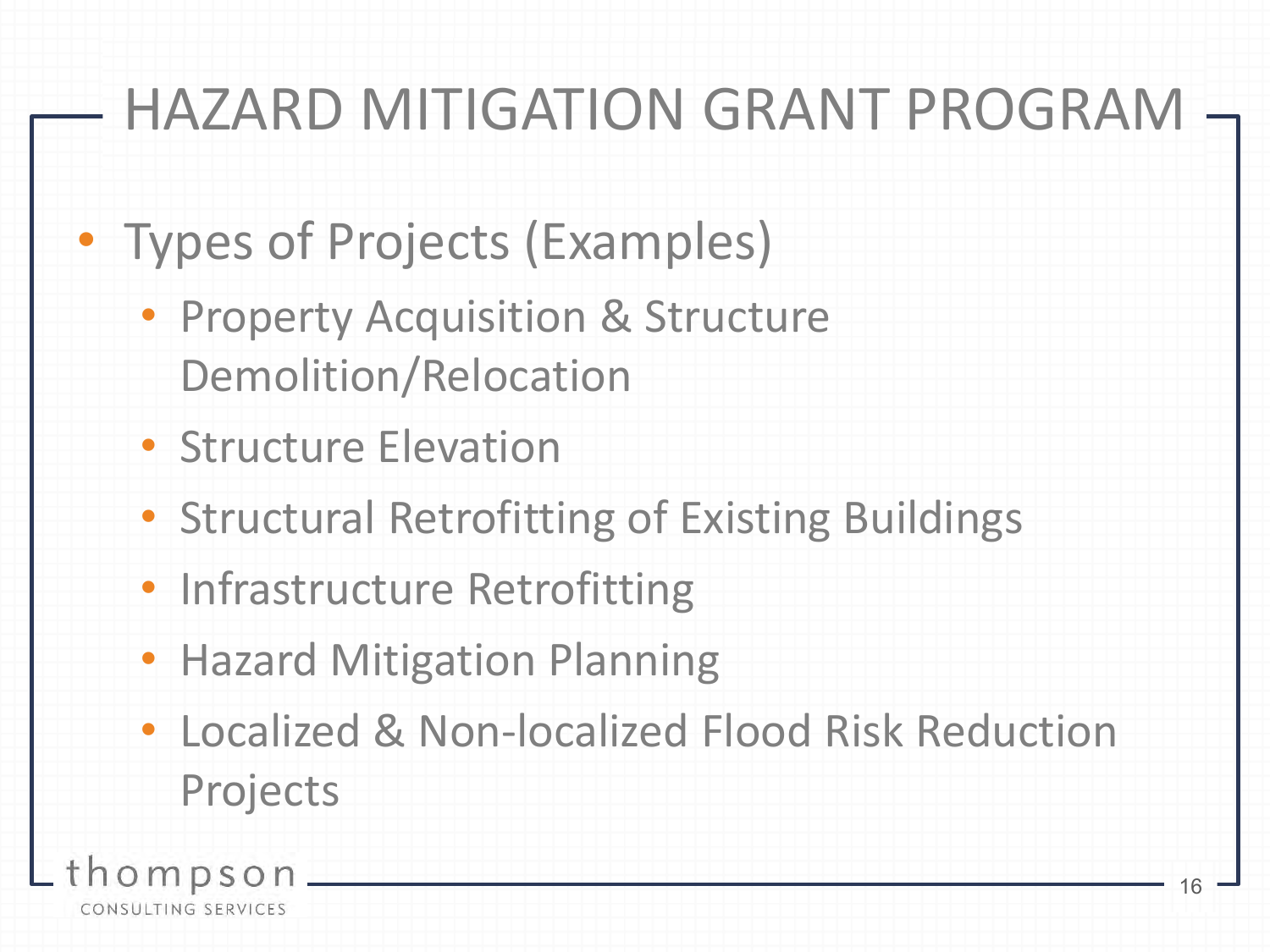## OTHER MITIGATION PROGRAMS

- Pre-Disaster Mitigation (PDM)
- Flood Mitigation Assistance (FMA)
	- Repetitive Loss and Severe Repetitive Loss grant programs consolidated into FMA (as of 2012)
	- Requires completion of a FEMA-approved mitigation plan
		- FMA funding can only support activities related to the flood portion of the plan